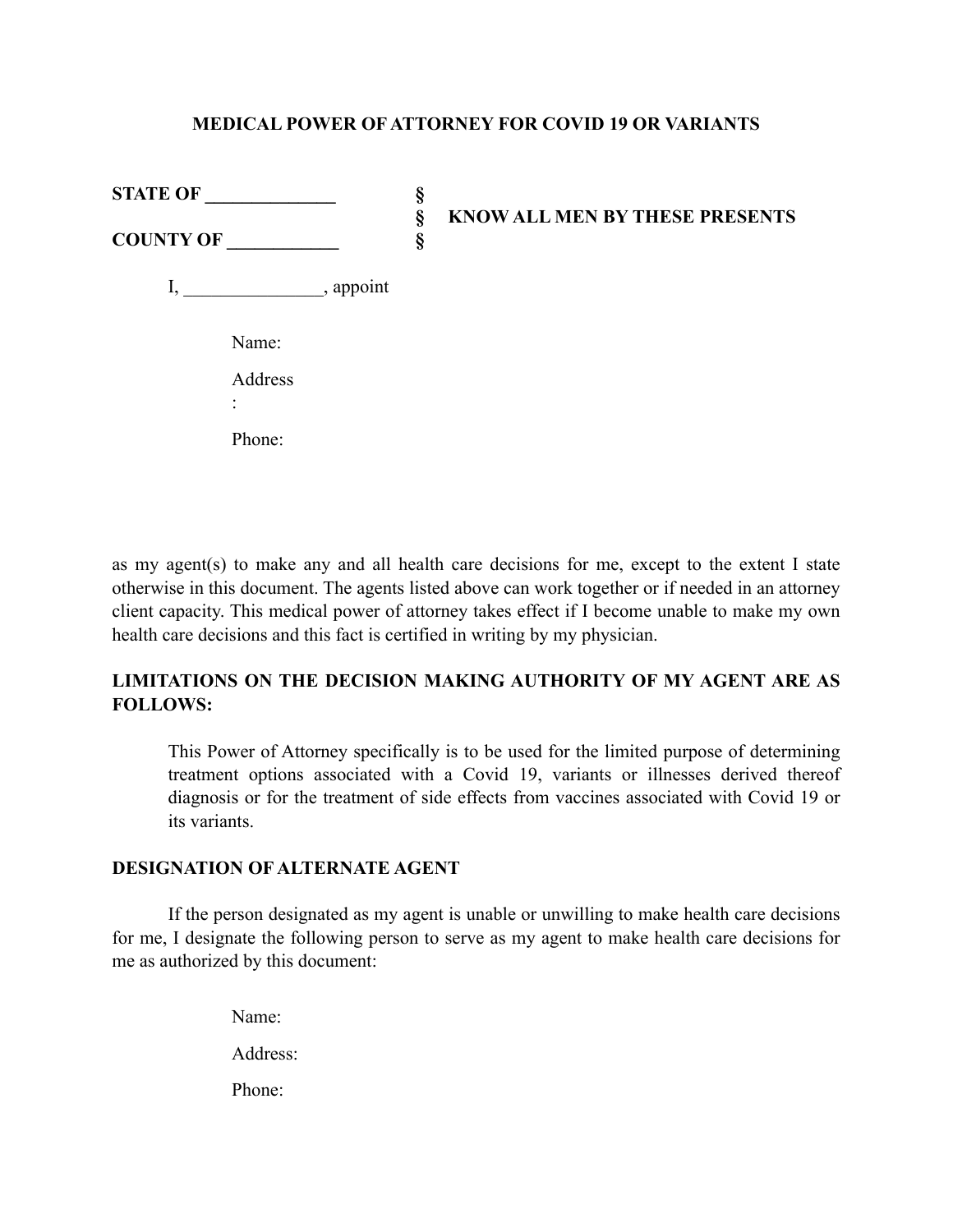#### **DURATION**.

I understand that this power of attorney exists indefinitely from the date I execute this document unless I establish a shorter time or revoke the power of attorney. If I am unable to make health care decisions for myself when this power of attorney expires, the authority I have granted my agent continues to exist until the time I become able to make health care decisions for myself.

This Covid19 related Medical Power of Attorney is in effect for one year from the date of signature below.

### **DISCLOSURE STATEMENT**.

# **THIS MEDICAL POWER OF ATTORNEY IS AN IMPORTANT LEGAL DOCUMENT. BEFORE SIGNING THIS DOCUMENT, YOU SHOULD KNOW THESE IMPORTANT FACTS:**

**Specifically, you acknowledge that this document is intended to support your decision as a sovereign individual and your rights as a patient as described in your Advanced Directive for Covid 19. You acknowledge that all treatment options for Covid 19 have risks. You are making a conscience decision to forego the use of the ventilator and/or Remdesivir and direct your Medical Power of Attorney to seek alternative treatment options. You acknowledge that in seeking alternative treatment options there are still risks associated and there is no guarantee that you will succumb to death or suffer from serious bodily injury and only expect that your agents comply with your wishes and that they make the best decision available at the time** 

Except to the extent you state otherwise, this document gives the person you name as your agent the authority to make any and all health care decisions for you in accordance with your wishes, including your religious and moral beliefs, when you are unable to make the decisions yourself. Because "health care" means any treatment, service, or procedure to maintain, diagnose, or treat your physical or mental condition, your agent has the power to make a broad range of health care decisions for you. Your agent may consent, refuse to consent, or withdraw consent to medical treatment and may make decisions about withdrawing or withholding life-sustaining treatment. Your agent may not consent to voluntary inpatient mental health services, convulsive treatment, psychosurgery, or abortion. A physician must comply with your agent's instructions or allow you to be transferred to another physician.

Your agent's authority is effective when your doctor certifies that you lack the competence to make health care decisions.

Your agent is obligated to follow your instructions when making decisions on your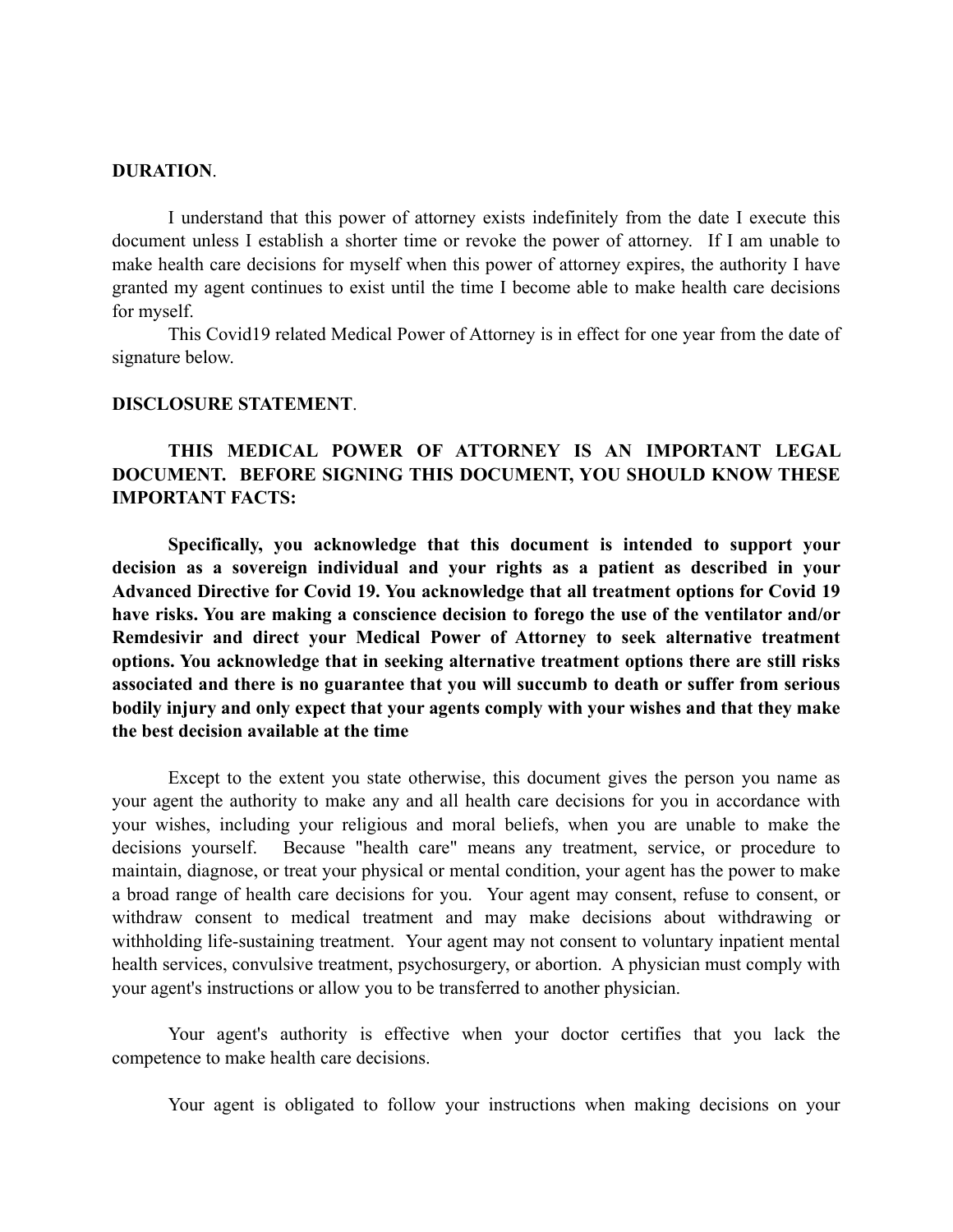behalf. Unless you state otherwise, your agent has the same authority to make decisions about your health care as you would have if you were able to make health care decisions for yourself.

It is important that you discuss this document with your physician or other health care provider before you sign the document to ensure that you understand the nature and range of decisions that may be made on your behalf. If you do not have a physician, you should talk with someone else who is knowledgeable about these issues and can answer your questions. You do not need a lawyer's assistance to complete this document, but if there is anything in this document that you do not understand, you should ask a lawyer to explain it to you.

The person you appoint as agent should be someone you know and trust. The person must be 18 years of age or older or a person under 18 years of age who has had the disabilities of minority removed. If you appoint your health or residential care provider (e.g., your physician or an employee of a home health agency, hospital, nursing facility, or residential care facility, other than a relative), that person has to choose between acting as your agent or as your health or residential care provider; the law does not allow a person to serve as both at the same time.

### **THIS POWER OF ATTORNEY IS NOT VALID UNLESS:**

- **(1) YOU SIGN IT AND HAVE YOUR SIGNATURE ACKNOWLEDGED BEFORE A NOTARY PUBLIC; OR**
- **(2) YOU SIGN IT IN THE PRESENCE OF TWO COMPETENT ADULT WITNESSES.**

## **THE FOLLOWING PERSONS MAY NOT ACT AS ONE OF THE WITNESSES:**

- (1) the person you have designated as your agent;
- (2) a person related to you by blood or marriage;
- (3) a person entitled to any part of your estate after your death under a will or codicil executed by you or by operation of law;
- (4) your attending physician;
- (5) an employee of your attending physician;
- (6) an employee of a health care facility in which you are a patient if the employee is providing direct patient care to you or is an officer, director, partner, or business office employee of the health care facility or of any parent organization of the health care facility; or